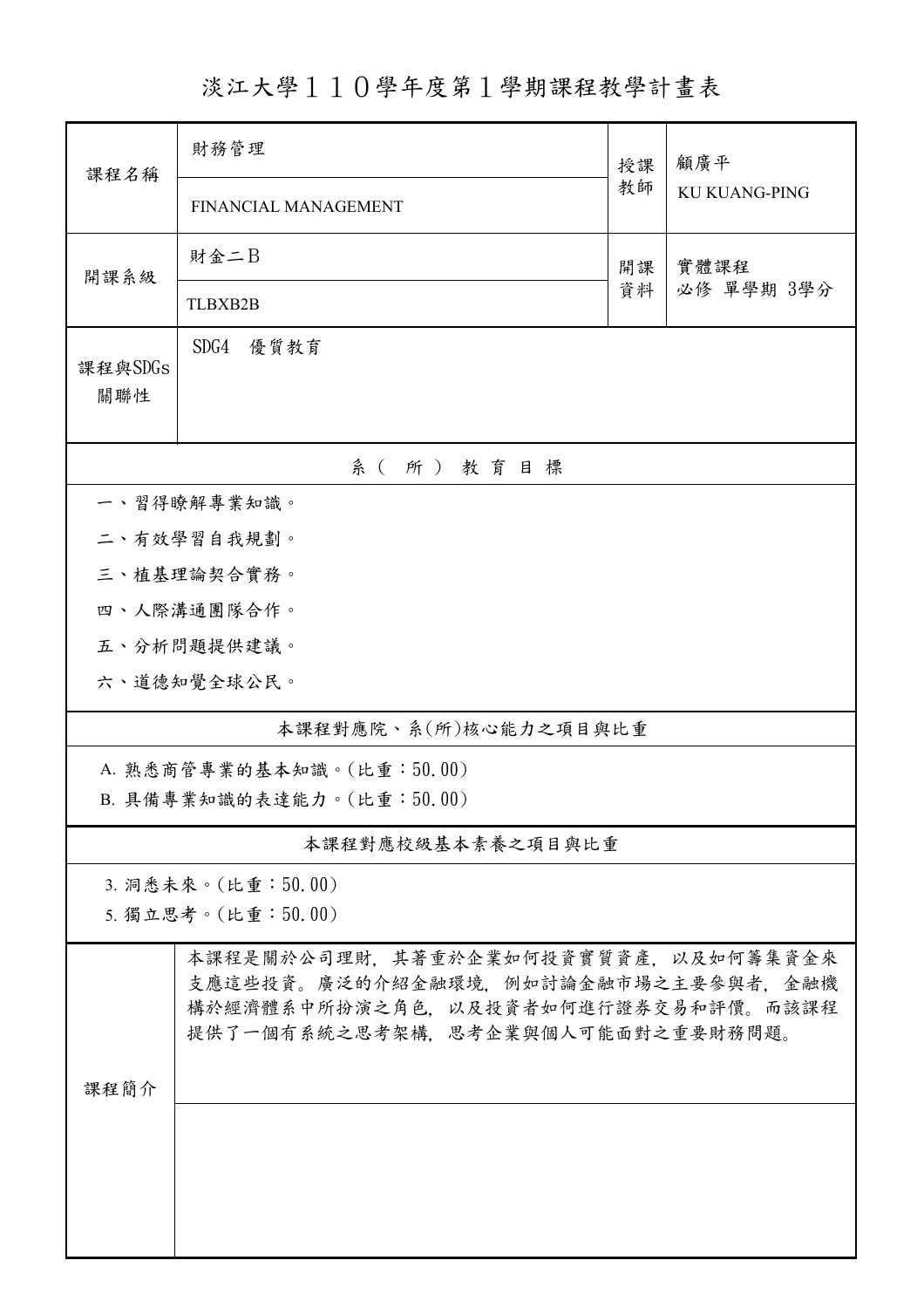This course is about corporate finance. It focuses on how companies invest in real assets and how they raise the money to pay for these investments. It also provides a broad introduction to the financial landscape, discussing, for example, the major players in financial markets, the role of financial institutions in the economy, and how securities are traded and valued by investors. The course offers a framework for systematically thinking about most of the important financial problems that both firms and individuals are likely to confront.

## 本課程教學目標與認知、情意、技能目標之對應

將課程教學目標分別對應「認知(Cognitive)」、「情意(Affective)」與「技能(Psychomotor)」 的各目標類型。

一、認知(Cognitive):著重在該科目的事實、概念、程序、後設認知等各類知識之學習。

二、情意(Affective):著重在該科目的興趣、倫理、態度、信念、價值觀等之學習。

三、技能(Psychomotor):著重在該科目的肢體動作或技術操作之學習。

| 序<br>號         | 教學目標(中文)                                                  |                                                                      |                                              | 教學目標(英文)                                                                                                                                                                                                    |      |  |  |  |
|----------------|-----------------------------------------------------------|----------------------------------------------------------------------|----------------------------------------------|-------------------------------------------------------------------------------------------------------------------------------------------------------------------------------------------------------------|------|--|--|--|
| $\mathbf{1}$   | 1. 以不同的觀點檢視投資決策。<br>第<br>一:如何評價資產的問題, 第<br>二:風險與價值之間的關聯性。 |                                                                      |                                              | 1. Look at different aspects of the investment<br>decision. The first is the problem of how to value<br>assets, and the second is the link between risk<br>value.                                           |      |  |  |  |
| 2              | 多.                                                        | 2. 談論負債政策與股利政策。並陳<br>述公司由於經營績效不彰或舉債過 <br>而導致公司陷入財務危機<br>時、將會發生什麼事情。  |                                              | 2. Cover debt policy and dividend policy. We will<br>also describe what happens when firms find<br>themselves in financial distress because of poor<br>operation performance, excessive borrowing, or both. |      |  |  |  |
|                | 教學目標之目標類型、核心能力、基本素養教學方法與評量方式                              |                                                                      |                                              |                                                                                                                                                                                                             |      |  |  |  |
| 序<br>號         | 目標類型                                                      | 院、系 $(\kappa)$<br>核心能力   基本素養                                        | 校級                                           | 教學方法                                                                                                                                                                                                        | 評量方式 |  |  |  |
| 1              | 認知                                                        | AB                                                                   | 35                                           | 講述                                                                                                                                                                                                          | 測驗   |  |  |  |
| 2              | 認知                                                        | AB                                                                   | 35                                           | 講述                                                                                                                                                                                                          | 測驗   |  |  |  |
|                | 授課進度表                                                     |                                                                      |                                              |                                                                                                                                                                                                             |      |  |  |  |
| 週<br>次         | 日期起訖                                                      |                                                                      |                                              | 內 容 (Subject/Topics)                                                                                                                                                                                        | 備註   |  |  |  |
|                | $110/09/22$ ~<br>110/09/28                                | Corporation                                                          | 1. Introduction: Goals and Governance of the |                                                                                                                                                                                                             |      |  |  |  |
| $\overline{2}$ | $110/09/29$ ~<br>110/10/05                                | 5. The Time Value of Money (I)                                       |                                              |                                                                                                                                                                                                             |      |  |  |  |
| 3              | $110/10/06 \sim$<br>110/10/12                             | 5. The Time Value of Money (II)                                      |                                              |                                                                                                                                                                                                             |      |  |  |  |
|                | $110/10/13$ ~<br>110/10/19                                | 6. Valuing Bonds                                                     |                                              |                                                                                                                                                                                                             |      |  |  |  |
| 5              | $110/10/20$ ~<br>110/10/26                                | 7. Valuing Stocks                                                    |                                              |                                                                                                                                                                                                             |      |  |  |  |
| 6              | $110/10/27$ ~<br>110/11/02                                | 8. Net Present Value and Other Investment Criteria<br>$(\mathrm{I})$ |                                              |                                                                                                                                                                                                             |      |  |  |  |
|                |                                                           |                                                                      |                                              |                                                                                                                                                                                                             |      |  |  |  |